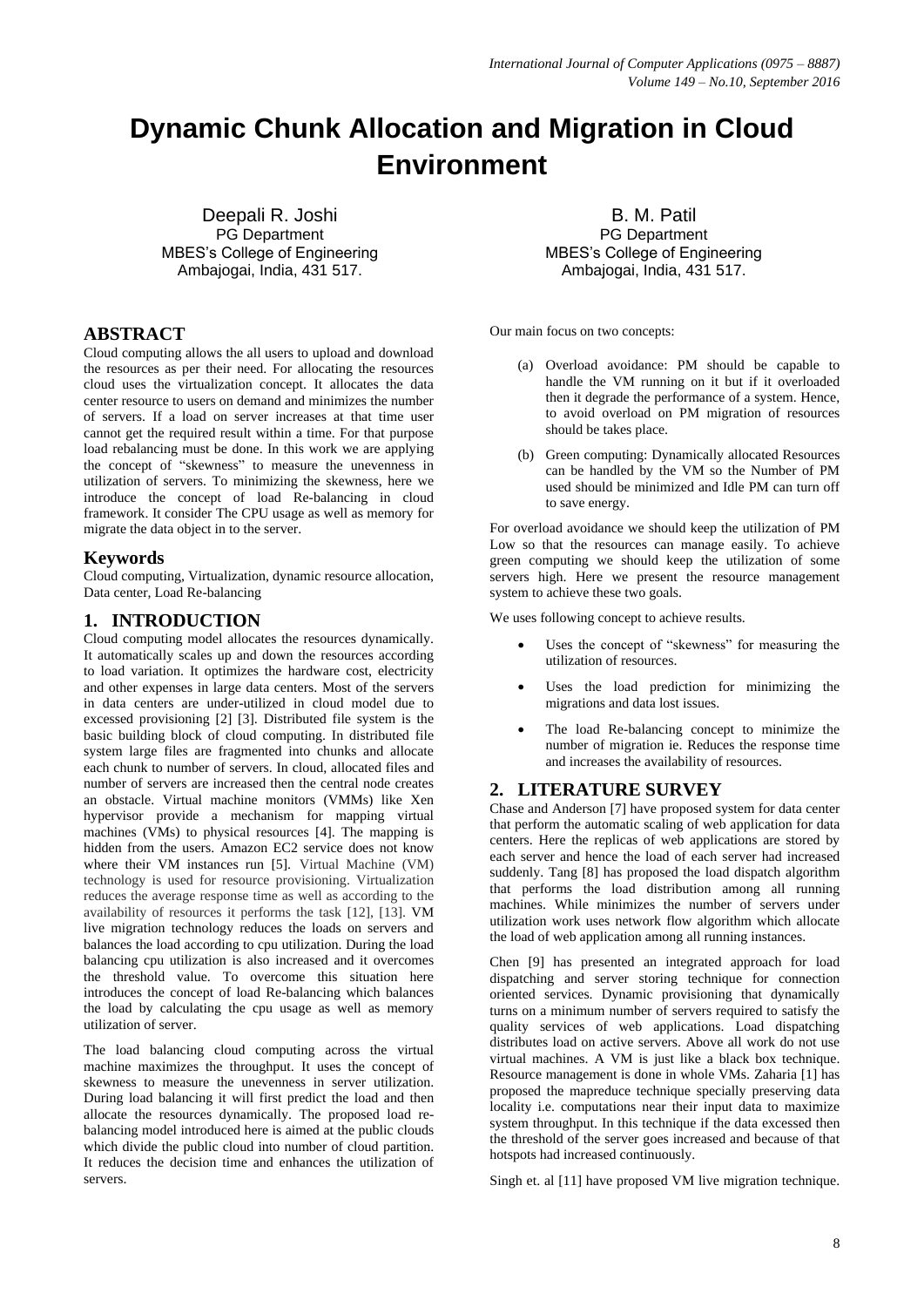It uses VM and data migration to migrate hot spots not only on server but also on network devices and the storage nodes. But this system was not support the green computing concept. Here introduced Extended Vector Product (EVP) which indicates the variation of resource utilization among all instances. Dhinesh et.al [12] have proposed honeybee algorithm for load balancing in cloud computing environment. In this method load equalization should be done among all virtual machine to boost up the throughput. This algorithm was updated for deciding resource allocation among all VM based on availability of resources and load on each machine.

Dong et. al [13] have proposed load balancing technique for parallel file system. In this framework information was exchanged between memory and the machine. During load balancing calculations, the heap of each server is diverse hence workload on each server was fluctuating persistently. Tanak and Bharati[14] have proposed "Load Balancing Algorithm for DHT Based Structured Peer to Peer System" , P2P system depends upon the DHT which offers abstraction for object storage and retrieval. The aim is to make sure even load distribution over nodes proportional to their capacities, and transferring virtual servers between heavily loaded nodes and lightly loaded nodes in a proximity-aware fashion for minimize the load-balancing cost. a proximity-aware load balancing scheme having the two main advantages and they are, from system viewpoint ,can reduce the bandwidth consumption for load balancing scheme dedicated to load movement.



**Figure 1. System architecture [1]**

This system contains a set of servers used for running different application. Predictor is used to predict the load on server and future demand of VMS [1].

# **3.1 Skewness Algorithm**

From the above architecture we introduce the concept of skewness which helps us to measure unevenness in the utilization of server. Generally, servers are classified in three types: hot spot, warm spot and cold spot. Hot spot is a small area in which there is a high temperature relative to its surrounding. Warm spot is the area in which temperature is

always between hot and cold spot. Cold spot is also a small area in which there is a lowest temperature relative to its surrounding. All these spots are follows the threshold technology to classifying them.

Our algorithm evaluates the resource allocation based on demands of VMs. Here we define the server as a hot spot if utilization of resources exceeds the hot threshold. This indicates that server is overloaded and hence VMs running on it should be migrated on any other server.

Let n be the number of resources and  $r_i$  is the utilization of i-th resource. Here we define the skewness of server p where r'' is the average utilization of all resources for server 'p' is represented in equation (1).

skewness(p) =  $\sum_{r \in R}^{n} (r - ri)^2$ **---------- (I)**

Skewness algorithm consists of two steps:

#### *Hotspot migration*

When server is above the hot threshold or server is overloaded at that time it is needed to migrate some running VM away from the server. This can be done by using hot spot migration. Our aim is to eliminate all hot spots if possible. For that it is needed to sort the list of all hot spots in descending order of their temperature i.e. handle the hottest one first. For each server p, sort the list of all VM according to their temperature and select the VM that can reduce the servers temperature most. In case of ties, select the VM whose removal can reduce the skewness of server. For each VM we define the destination server. If a destination server is found, we migrate the VM to that server and update the predicated load of related server. Otherwise, move on to the next VM in the list and try to find destination server for it.

## *Green computing*

It is recent trend towards operating system to save the energy. When the resource utilization of active server is too low, some of them can be turned off to save energy. This can be handling by green computing algorithm. When average utilization of resources on active server are below the green computing threshold at that time this algorithm is invoked. Here the challenging task is during low load reduce the number of active server without sacrificing performance of a system.

For clod spot on server p, it must to check that we can migrate all its VMs somewhere else. For that we find the destination server who accommodate. After migration of all VM on server p, check whether the server is below cold spot or not. If it is then green computing algorithm turnoff that server and save the energy. After accepting the migrated VM the resource utilization of server must be below the warm threshold. While we can save the energy it may create hot spot in future hence warm spot is design to prevent the system from this situation. We try to eliminate cold spot with lowest cost first. We select the servers which contains the least skewness. If we find the destination server for all VMs on cold spot, we record the continuous migration and released servers predicted load can be updated. Otherwise, we do not migrate any of its VMs. Eventually we save the energy by keeping the servers in idle states.

# **3. SYSYTEM ARCHITECTURE**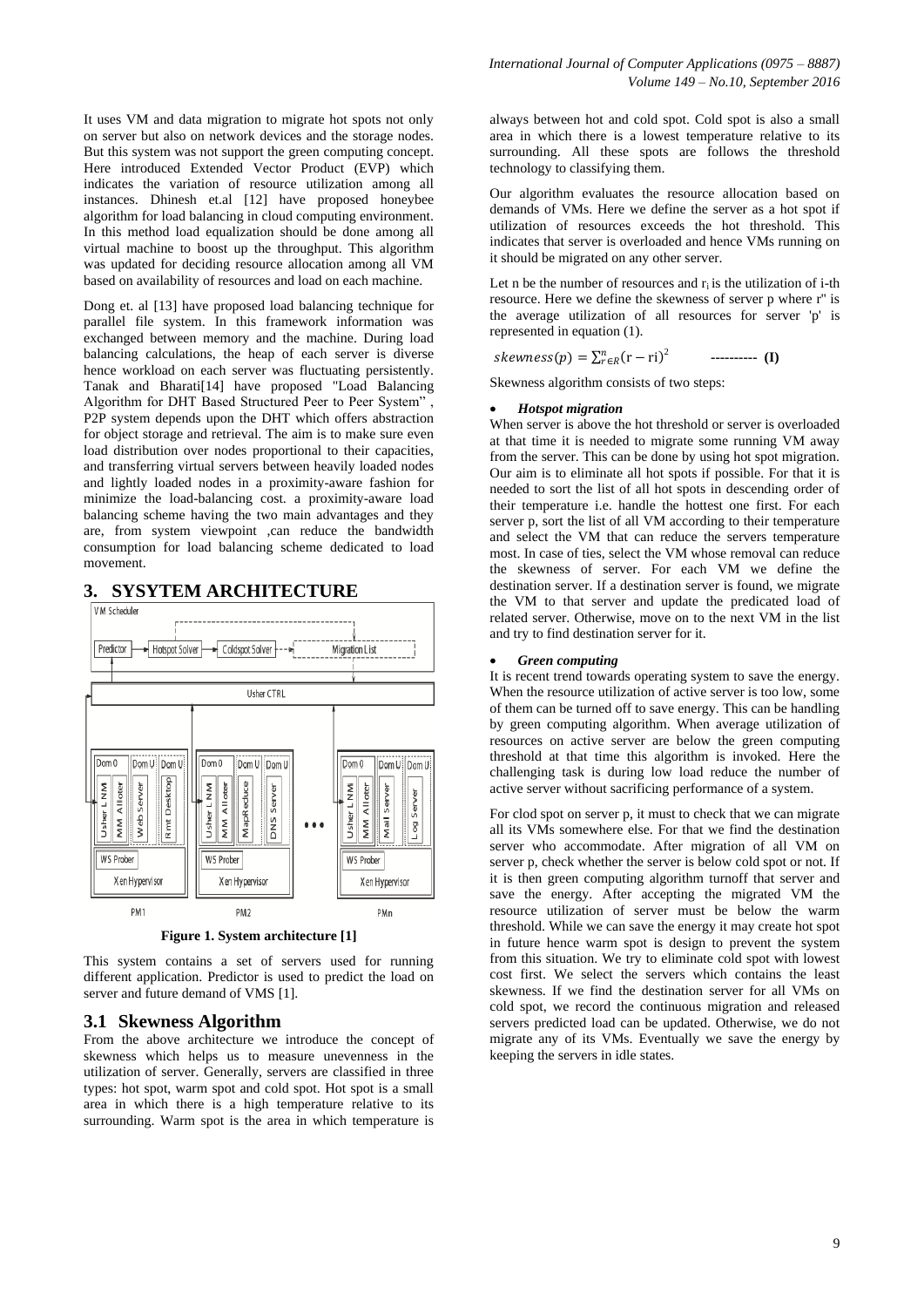# **4. PROPOSED WORK**



**Figure 2. Proposed System architecture**

Figure 2 shows proposed system architecture .Each client contains a statistical collection of files which are forwarded to job manager where sub servers are work. Job manager calculates the load on each node before commit on database. Job manager creates chunks for each server according to server load. Server load can be calculated on the basis of cpu utilization of each server as well as memory occupied by each server. Once it calculates the load with these two entities it disperses the chunks over multiple servers. Data encryption should be performed by servers with the help of DES and MD5 encryption scheme and unique key can be send to authorized users. Load rebalancing task can change file allocation among VMs by adjusting their load.

Load Re-balancing schemes depending on whether the system dynamics are important can be either static or dynamic. Static schemes do not use the system information and are less complex while dynamic schemes will bring additional costs for the system but can change as the system status changes. A dynamic scheme is used here for its flexibility. The model has a main controller and balancers to gather and analyze the information. Thus, the dynamic control has little influence on the other working nodes. The system status then provides a basis for choosing the right load balancing strategy.

The load Re-balancing model given in this article is aimed at the public cloud which has numerous nodes with distributed computing resources in many different geographic locations. Thus, this model divides the public cloud into several cloud partitions. When the environment is very large and complex, these divisions simplify the load balancing. The cloud has a main controller that chooses the suitable partitions for arriving jobs while the balancer for each cloud partition chooses the best load balancing strategy.

During load balancing each server firsts estimate weather it is overloaded or under loaded without any global knowledge. A server is light if the number of chunks is smaller than the threshold. Here the nodes are randomly selected. Specifically, each node contact to other number of randomly selected nodes and form a vector 'V'. Vector consists of entries of each node. Specifically, in this study, suggest offloading the load rebalancing task to storage nodes by having the storage nodes balance their loads spontaneously. This eliminates the dependence on central nodes. The storage nodes are

structured as a network based on distributed hash tables (DHT). DHTs enable nodes to self-organize and repair while constantly offering lookup functionality in node dynamism, simplifying the system provision and management. It also helps for replica management.

In this system the hot spot migration depends on not only cpu utilization but also memory utilization. During the hot spot detection first selection of server is performed by the user. User can select the server randomly there is no any scheduling technique is used for it. After selection of server it predicts the load of server and checks the status of the server those are stated below.

- If load of node is equal to zero it means the server is in idle state.
- If load degree is greater than zero but less than the threshold value then it should be considered in a normal state.
- If load of degree is exceeds the threshold value then it considered in overloaded state.

During the execution of system if the threshold value is below the degree of a load then chunks directly send on the selected node but if it is exceeds the threshold value then server first find the server which contains the least load and send file on that node. Here the thresholds are set according to cpu and memory utilization of servers. Here if cpu utilization maximizes then it calculate the memory utilization if it will below the threshold then file must be send on the selected server. System calculates the load on cpu and memory basis hence the number of migrations are reduced. Load rebalancing scheme first predict the load according to cpu utilization of resources but if it exceeds the threshold at that time it compute the memory utilization of servers and then rebalance the load according to it. In the previous technique if cpu usage exceeds the threshold at that time the system migrates the VMs on the least load servers but here it rebalance the load with the help of memory instead of migration. After migrations of chunks the load should be rebalance and the load must be update.

Here we have used the amazon EC2 cloud service for creating and running the instances. It provides facility to automatic grow and shrink the memory of any instance after reconfigure it. Hence if cpu and memory will exceeds the threshold at that time we can able to reconfigure the instance and increase the memory easily. Here chunks can be allocated according to availability of memory on each server. In order to afford security to data, the data is stored in the encrypted shape in the nodes. The file that is to be uploaded in the cloud is chosen by the client. The encryption procedure is performing over the data with the key provided. The encrypted file is finished in different chunks and stored in different nodes. At the time of downloading those chunks are decrypted and merge in one file and then send to the user.

Chunk formation depends on availability of space on each server. It's not compulsory at every time to form a chunk in equal size. File is fragmented according to threshold. After sending of chunk if any server goes in hot threshold it immediately rebalance the load with memory utilization of that server and accept it. Because of this load rebalancing technique most of the time all servers are normal state. Here inputs are taken as follows.

# **4.1 Mathematical Module**

System  $S = \{Ts, CPUuti, WCcpu, Tm, Um, WCm, F, A, Ds,$ Bw, Nlat, WCnet}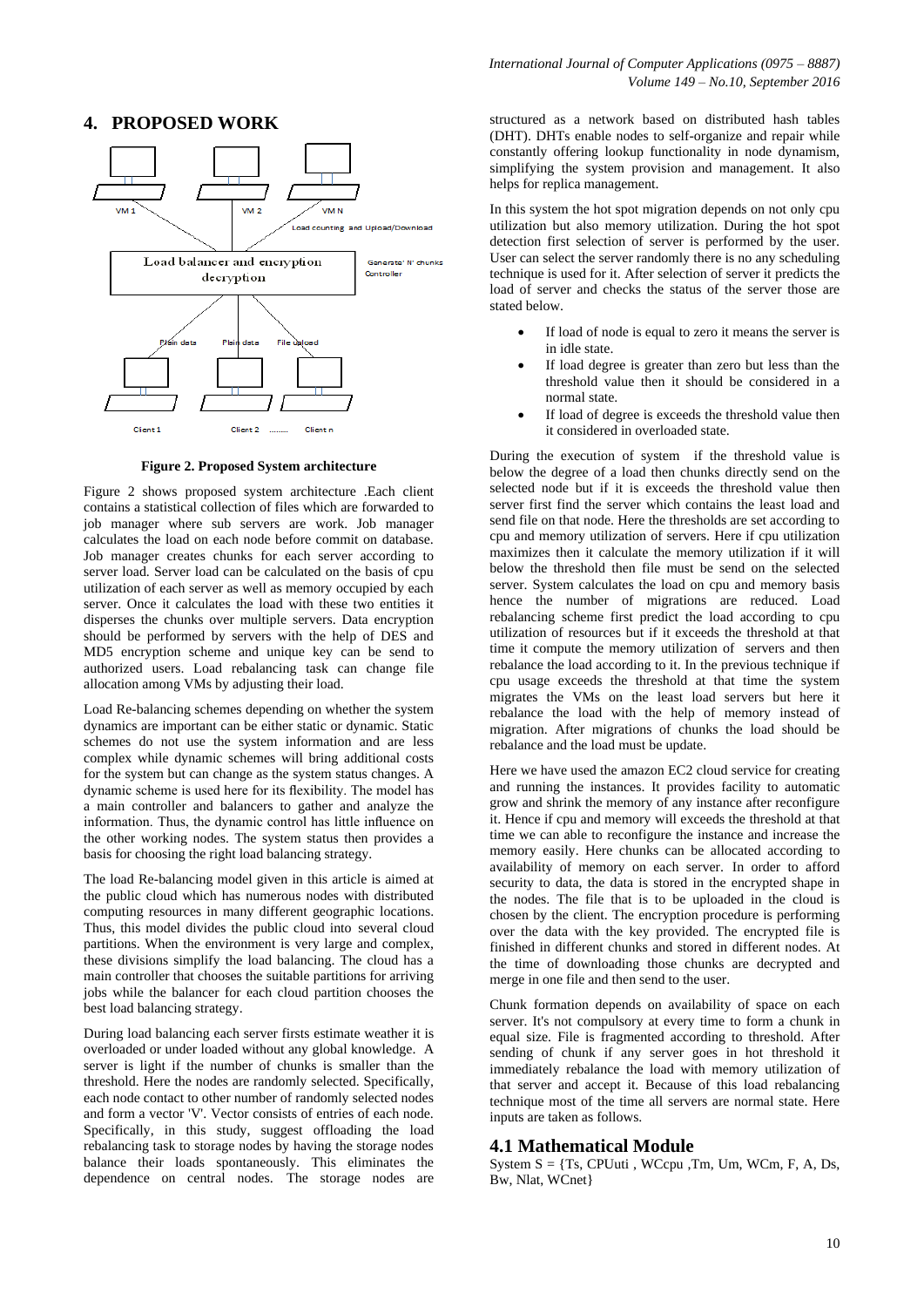**Where** 

 $Ts = Timestamp$ 

CPUuti = CPU Utilization

WCcpu = Weight constant of CPU

Tm = Total Memory

Um = Used Memory

WCm = Weight constant of memory  $F =$  Finish time of user request

 $A =$  Arrival time of user request

 $Ds = data size of single request$ 

Bw = Band width

Nlat = Network latency

WCnet = Weight constant of network

Here the weight constant assumption parameter into scale between 0 and 1; divide to CPU, Memory and Network, so that the total is currently just 1. The CPU has greater impact on the execution of a VM comparing in memory or net. So, it has a maximum weight constant.

#### **Inputs:**

The static parameters include the number of CPU's, the CPU processing speeds, the memory size, etc. Dynamic parameters are the memory utilization ratio, the CPU utilization ratio, the network bandwidth. T is threshold.

#### **Process:-**

- 1. Define a load parameter set:  $F = \{F1, F2, \dots Fm\}$  with each Fire presents the total number of the parameters.
- 2. Compute the load degree as

Load Degree(N) =  $\Sigma$  αiFi

Where  $i=1...m$ .

3. Average cloud partition degree from the node load degree statistics as:

Load degree avg=Σi=1..n Load Degree(Ni)

4. Three level node status are defined

Load degree(N)=0 for **Idle** 

0<Load Degree(N[i])>=< T **Normal** 

## Load\_Degree(N[i]) > T **Overloaded**

#### **Output :-**

#### Idle or Normal Or Overloaded

In this structural engineering a brought together load balancer is utilized to part the record into pieces keeping in mind the end goal to store the information in different hubs. The information to be put away in the cloud is scrambled before capacity for more security. The encryption is finished by the key created at the customer side. At that point the scrambled information is made into lumps and put away in different hubs. At the point when the server control performs operations on information such as cancellation or updating load awkwardness issue happens. This issue can be explained by the rebalancing calculation which adjusts the heap in the cloud after the above operations performed. Like this we can perform the load rebalancing technique.

## **5. ALGORITHMS**

## **Algorithm 1: Compute VM Load from data nodes**

**Input**: ith Node input

**Output**: - Idle or Normal Or Overloaded in percent (%).

**Compute Load (VM id)** : weight Degree Inputs: The static parameter comprise the number of CPU's, the CPU dispensation speeds, the reminiscence size, etc. active parameters are the memory consumption ratio, the CPU exploitation ratio, the network bandwidth.

#### **Procedure:-**

- 1. Characterize a load limit set:  $F = \{F1, F2, \dots Fm\}$  with each Fire present the total number of the consideration.
- 2. Calculate the load capacity as weight Degree(N)=  $\Sigma$ αiFi Where i= 1…m.
- 3. Ordinary cloud partition degree from the node consignment degree statistics as:

Load amount avg=∑i=1..n

4. LoadingDegree(Ni)

Three height node position are defined

Load\_degree $(N)=0$  for inactive,

Load\_degree(N)  $\leq$  T for normal and

Load\_degree(N)>T for overfull.

## **Algorithm 2: VM object Migration**

**Input:** Input File from user f, memory size f is M, selected server s.

**Output:** File store with specific server

- 1. User select file randomly and select the server.
- 2. System takes each server memory load from assign server sm.
- 3. if (M>sm)

Find i to n from available server

- 4. Select i th server which having memory >M and min load degree.
- 5. Create file chunks and encrypt the data.
- 6. Store the data on ith server.
- 7. End procedure

#### **Algorithm 3: DES with MD5.**

Basically MD5 is hashing function, its used for generating a hash of given string instead of SHA, but DES is encryption techniques. When we use DES with MD5 and PBE's, so PBE is work like secure hash function of MD5 data and DES encrypt all the data using crypto technique within a single key for both direction. So finally conclude, we can provide better security instead of RSA, Elgamal encryption scheme, ECC using combination of these three functions using the single key which will eliminate the additional resource dependency and time complexity as well.

Below is the procedure of DES with MD5 encryption using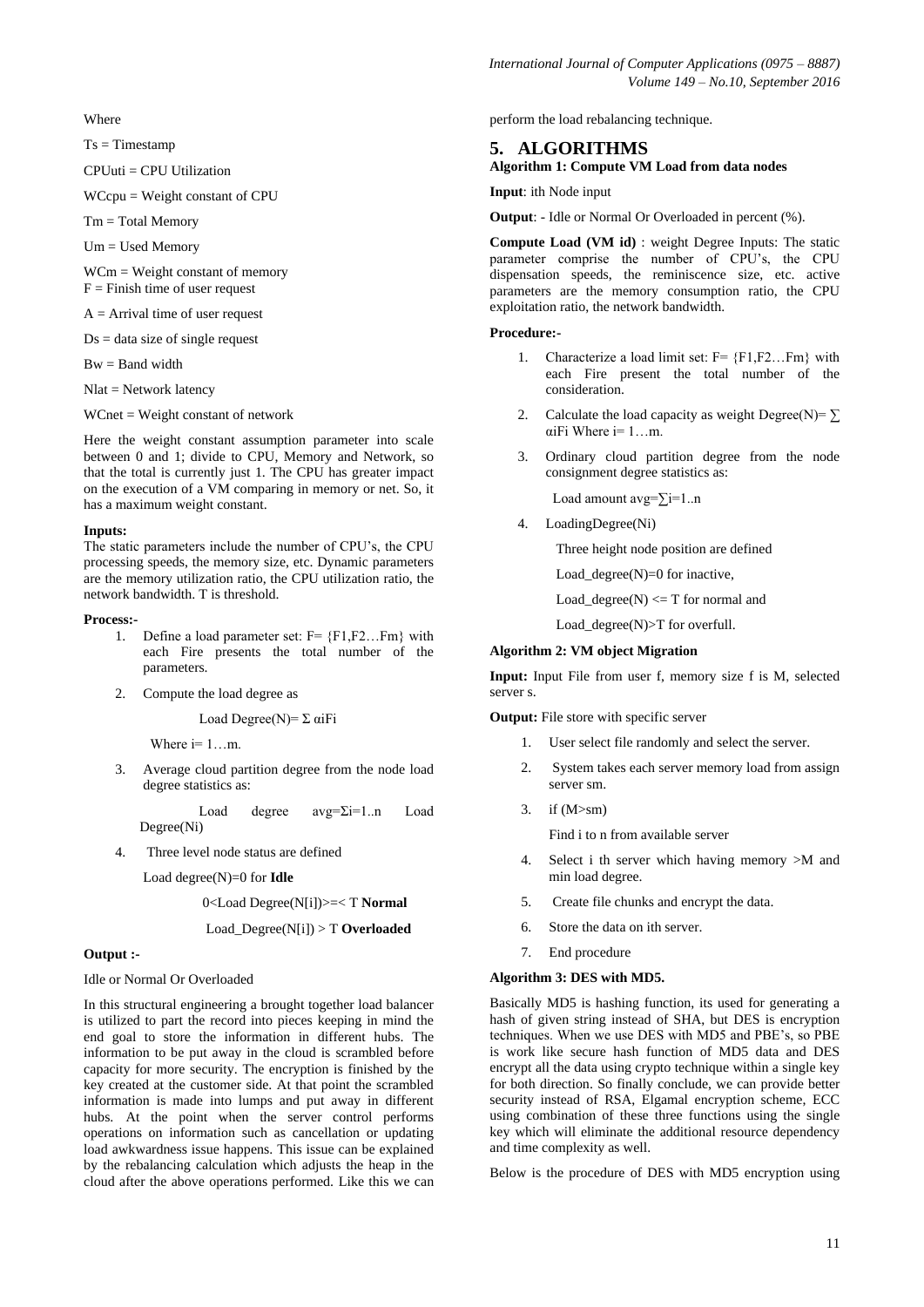PBE's function.

## **Key generation mode**

- $Key = \{byte[]$ , random,  $k\}$
- Data encryption mode
- Cipher= {plain data, key}
- Data decryption mode
- Plain data= {cipher, key}

This part has been done using set theory. The given algorithms complexity has measure using polynomial time.

**Output:** specific data node with load ratio and file transaction success or fail.

## **6. RESULT AND DISCUSSION**

The system is work with multiple virtual machines. One we deploy the system on EC2 environment it will work fine. For the proposed system performance evaluation, we calculate matrices for accuracy. We implement the system on java 3 tier MVC architecture framework with INTEL 2.5 GHz i3 processor and 4 GB RAM. The system is work with multiple virtual machines. One we deploy the system on EC2 environment with four virtual machines it will work fine. The estimated results for the system based on below tables. The below table show how re-balancing algorithm works with chunk creation. On the basis of below table we first given 90 KB file as input to the system, and how workload has distributed into the different servers based on CPU load.

Here X=data size, Y= CPU load



**Figure 3. Data Uploading performance**

Here first we upload the 5 MB files by client that fragmented in to chunks and send it among three virtual machines. After increasing the size of file the load on CPU will get increased here file distributed in to chunk and distributed according to availability of usage in each VM. After uploading the 100 MB file the VM1 exceeded and reached above 90 percent and we can say that the server in hot threshold. Here we consider the threshold ranges are given in below table.

**Table1. Parameters for experiment**

| <b>Thresholds</b> | Value                  |
|-------------------|------------------------|
| Hot               | Above 0.9              |
| Cold              | Below 0.2              |
| Warm              | between $0.2$ to $0.9$ |

at this point the load rebalancing works. It calculates the CPU and memory utilization of server if it exceeds the cpu usage it calculates the memory and if it contains a enough memory to accept the chunk then it accept it without any migration. During this the decision time will be calculate according to the time required to send the file over a Virtual machines. It is shown below.



**Figure 4. Decision time**

Here the time is measured in milliseconds. Once the utilization is reached at the highest point that is in hot threshold then system detect the hot spot here in figure 5 we have shown the number of hot spots detected based on CPU and memory. Here when hot spots are detected according to CPU utilization it requires the no. of migrations within sometime after uploading hence the hot spots detected earlier. But when we calculate both CPU and memory utilization the hot spots are detection is minimized and hence the hotspots are detected but it resolves easily i.e. the chunks are send according to memory of server. If we consider both the parameters then the migrations will get reduced and files reached at the destination. Here we compare both the results against hot spot. First hot spot detected on VM1 then VM1 is migrated on VM3.after sending the next file the load on VM2 will get increased and it detects the hotspot hence it then migrated and load is balanced. According to this technique load balancing is performed. This hotspot detection is shown in below figure.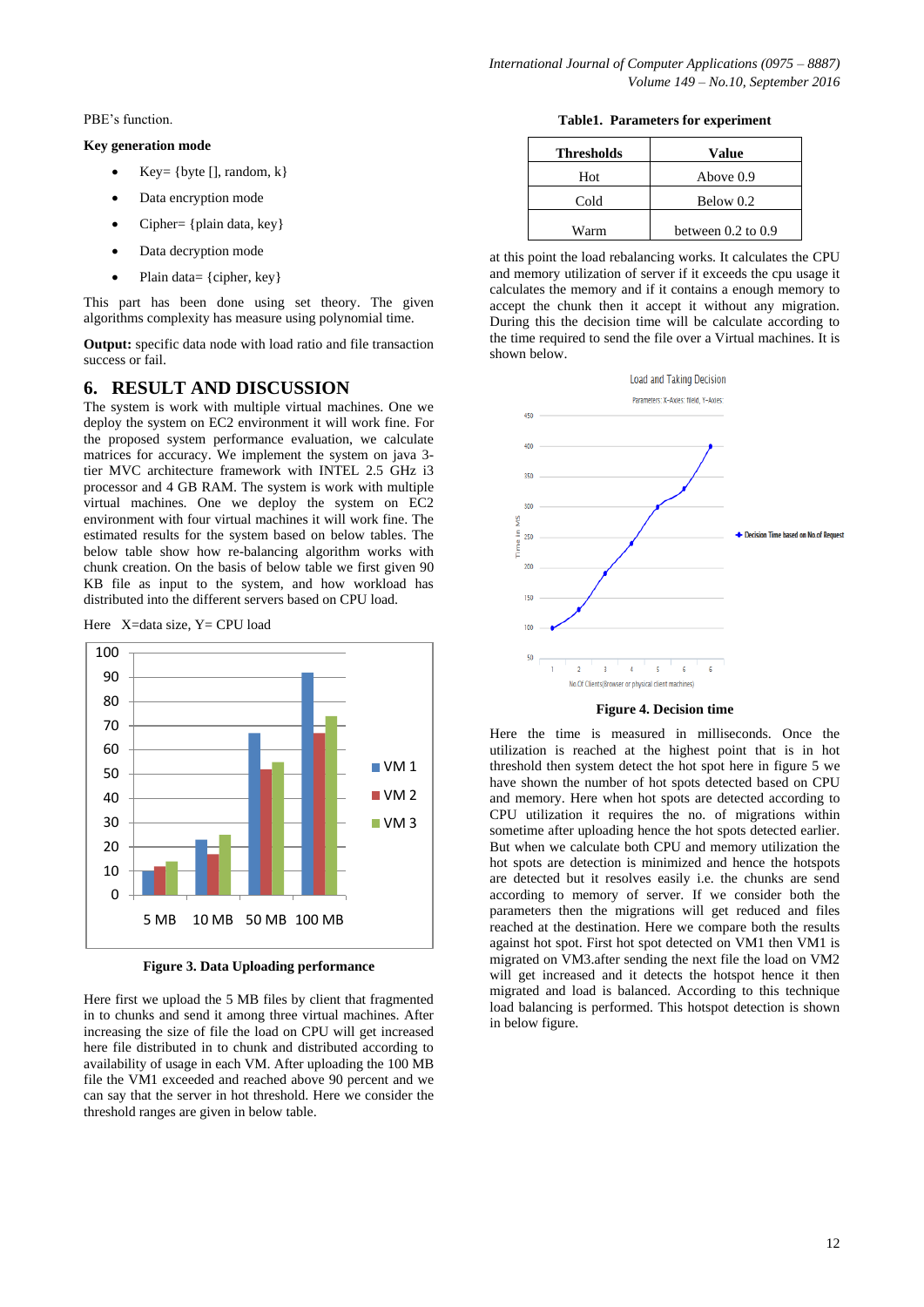

**Figure 5. Average number of hotspots**



**Figure 6. Average number of migrations**

After detection of hotspot migration should be takes place. It is shown in above figure. Here the chunks are distributed over the servers based on its capacity. When VM1 get heated i.e. when it exceeds its CPU and memory utilization it detects the hotspot and migration begins. During the migration server find the other server which has a capacity to accommodate the VM1 and then it migrate it on another server. After that regular uploading is started. Again some time elapsed hotspot is detected on VM2 again it resolves and files are uploaded. Here migrations are reduced as compared to previous result. Hence this technique is more effective than previous.

# **7. CONCLUSION AND FUTURE SCOPE**

The load balancing is a very important task in a Cloud Computing environment to achieve maximum utilization of resources. We discussed various load balancing schemes such as existing system and proposed, each having some pros and cons. On one hand existing load balancing scheme provide easiest simulation and monitoring of environment, but difficult to model the heterogeneous nature of clouds. On the other hand, dynamic load re-balancing algorithms are difficult to simulate but are best suited in a heterogeneous environment of cloud. Load should be balanced over various hubs to enhance framework execution; response time and crypto system security mechanism are also applied over the rebalancing task.

For the future enhancement we can focus on multi cloud load balancing, such concept of load balancing is a little different between different research areas by different researchers. There is no description for load balancing in future internet. For the additional feature enhancement we also focus memory, bandwidth, and network virtualization using Xen

hypervisor. Basically Virtualization technology can be used either on its own or in the cloud. Our software is readily used in either situation. In order to facilitate its use in the cloud, we include the Xen Project API (XAPI). This is the power behind cloud solutions like Xen Server and the (now deprecated) XCP.

## **8. REFERENCES**

- [1] Zhen Xiao, *Senior Member, IEEE,* Weijia Song, and Qi Chen "*dynamic resource allocation using virtual machine for cloud computing environment*", in ieee transaction on parallel and distributed systems year 2013.
- [2] L. Siegele, "Let it rise: A special report on corporate IT," in *The Economist*, Oct. 2008.
- [3] M.Armbrust *et al.*, "Above the clouds: A berkeley view of cloud computing," University of California, Berkeley, Tech. Rep., Feb 2009.
- [4] P**.**Barham, B. Dragovic, K. Fraser, S. Hand, T. Harris, A. Ho, R. Neugebauer, I. Pratt, and A. Warfield*, "Xen and the art of virtualization,"* in *Proc. of the ACM Symposium on Operating Systems Principles (SOSP'03)*, Oct. 2003.
- [5] "Amazon elastic compute cloud (Amazon EC2), http://aws.amazon.com/ec2/."
- [6] TPC-W: Transaction processing performance council, http://www.tpc.org/tpcw/."
- [7] J. S. Chase, D. C. Anderson, P. N. Thakar, A. M. Vahdat, and R. P. Doyle, "Managing energy and server resources in hosting centers," in *Proc. of the ACM Symposium on Operating System Principles (SOSP'01)*, Oct. 2001.
- [8] C. Tang, M. Steinder, M. Spreitzer, and G. Pacifici, "A scalable application placement controller for enterprise data centers," in *Proc. of the International World Wide Web Conference (WWW'07)*, May 2007.
- [9] G. Chen, H. Wenbo, J. Liu, S. Nath, L. Rigas, L. Xiao, and F. Zhao, "Energy-aware server provisioning and load dispatching for connection-intensive internet services," in *Proc. of the USENIX Symposium on Networked Systems Design and Implementation (NSDI'08)*, Apr. 2008.
- [10] M.Zaharia, A. Konwinski, A. D. Joseph, R. H. Katz, and I. Stoica, "Improving MapReduce performance in heterogeneous environments," in *Proc. of the Symposium on Operating Systems Design and Implementation (OSDI'08)*, 2008.
- [11] A.Singh, M. Korupolu, and D. Mohapatra, "Serverstorage virtualization: integration and load balancing in data centers," in *Proc. of the ACM/IEEE conference on Supercomputing*, 2008.
- [12] DhineshBabu L.D, P. Venkat, *"Honey bee behavior inspired load balancing o aKrishnaf tasks incloud computing environments"*, Applied Soft Computing 13 (2013) 22922303.
- [13] Bin Dong, Xiuqiao Li, QimengWu, Limin Xiao, Li Ruan, *A dynamic and adaptive load balancingstrategy for parallel file system with large-scale I/O servers,* J. Parallel Distribution Computing.
- [14] ChahitaTanak, Rajesh Bharati "Load Balancing Algorithm for DHT Based Structured Peer to